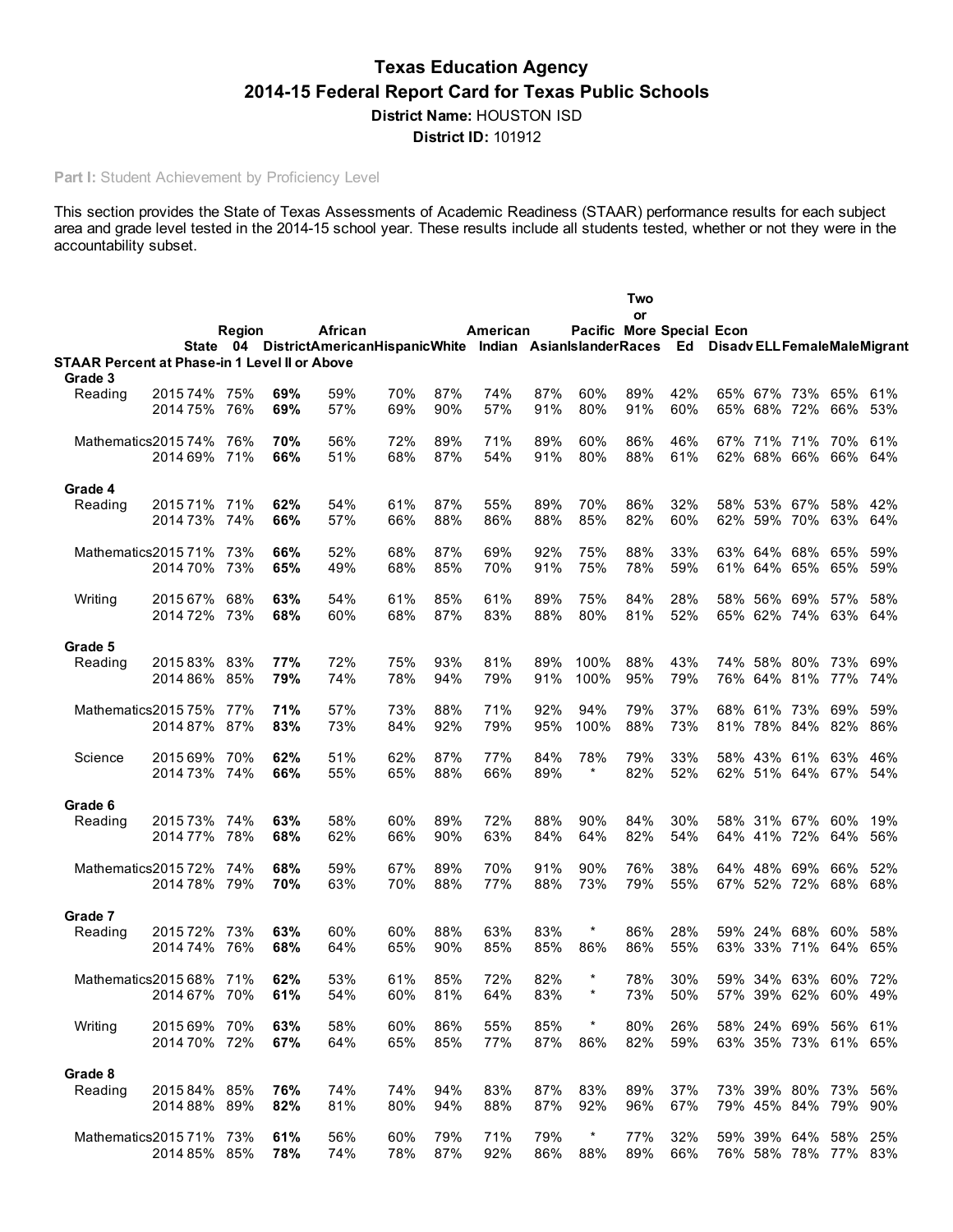| Science                                        | 2015 67%<br>2014 70%         | 70%<br>73% | 58%<br>62% | 53%<br>58% | 55%<br>60% | 82%<br>84% | 67%<br>73% | 85%<br>87% | 83%<br>80% | 82%<br>84% | 30%<br>50% |            |          | 53% 23% 59%<br>59% 28% 61%     | 57%<br>64%             | 35%<br>69% |
|------------------------------------------------|------------------------------|------------|------------|------------|------------|------------|------------|------------|------------|------------|------------|------------|----------|--------------------------------|------------------------|------------|
| Social<br>Studies                              | 2015 61% 63%<br>2014 61% 63% |            | 52%<br>53% | 45%<br>48% | 49%<br>49% | 79%<br>80% | 59%<br>58% | 82%<br>79% | 83%<br>83% | 73%<br>83% | 26%<br>44% |            |          | 47% 18% 51% 53%<br>48% 20% 50% | 55%                    | 38%<br>50% |
| <b>End of Course</b>                           |                              |            |            |            |            |            |            |            |            |            |            |            |          |                                |                        |            |
| English I                                      | 2015 66%<br>2014 65%         | 66%<br>66% | 56%<br>55% | 52%<br>51% | 54%<br>53% | 79%<br>80% | 43%<br>58% | 74%<br>69% | 59%<br>67% | 78%<br>75% | 30%<br>39% |            |          | 53% 22% 62%<br>51% 20% 61%     | 50%<br>50%             | 50%<br>43% |
| English II                                     | 2015 69%<br>2014 68%         | 69%<br>69% | 58%<br>59% | 51%<br>53% | 57%<br>56% | 81%<br>83% | 53%<br>57% | 73%<br>76% | 68%<br>57% | 75%<br>81% | 27%<br>45% |            |          | 55% 21% 63%<br>54% 18% 63%     | 54%<br>55%             | 53%<br>35% |
| Algebra I                                      | 2015 77% 77%<br>2014 79% 80% |            | 68%<br>71% | 62%<br>63% | 68%<br>71% | 84%<br>86% | 79%<br>54% | 88%<br>86% | 72%<br>73% | 80%<br>85% | 36%<br>41% |            |          | 66% 43% 71%<br>69% 46% 74%     | 66%<br>68%             | 51%<br>60% |
| Biology                                        | 2015 88% 87%<br>2014 88% 88% |            | 78%<br>80% | 76%<br>77% | 76%<br>79% | 91%<br>93% | 83%<br>89% | 88%<br>86% | 81%<br>88% | 88%<br>88% | 50%<br>54% |            |          | 76% 48% 81%<br>78% 53% 83%     | 75%<br>77%             | 59%<br>63% |
| U.S. History 2015 88% 89%                      | 2014 92% 93%                 |            | 83%<br>89% | 78%<br>88% | 82%<br>88% | 94%<br>95% | 74%<br>96% | 89%<br>92% | 94%<br>89% | 93%<br>93% | 51%<br>66% |            |          | 80% 50% 82%<br>87% 58% 88%     | 83%<br>89%             | 77%<br>93% |
| <b>All Grades</b>                              |                              |            |            |            |            |            |            |            |            |            |            |            |          |                                |                        |            |
| All Subjects 2015 73% 74%                      | 2014 75% 77%                 |            | 66%<br>69% | 58%<br>62% | 65%<br>68% | 87%<br>88% | 67%<br>71% | 86%<br>86% | 74%<br>79% | 83%<br>85% | 34%<br>56% |            |          | 62% 48% 69%<br>65% 54% 71%     | 63%<br>67%             | 53%<br>63% |
| Reading                                        | 2015 74%<br>2014 75% 76%     | 74%        | 65%<br>67% | 59%<br>61% | 64%<br>66% | 87%<br>88% | 63%<br>69% | 84%<br>84% | 71%<br>76% | 85%<br>86% | 33%<br>57% |            |          | 61% 45% 70%<br>64% 50% 71%     | 61%<br>64%             | 52%<br>59% |
| Mathematics201573%                             | 2014 76% 78%                 | 75%        | 67%<br>70% | 57%<br>60% | 68%<br>71% | 86%<br>87% | 73%<br>69% | 88%<br>89% | 74%<br>78% | 82%<br>83% | 36%<br>58% |            |          | 64% 57% 69%<br>67% 62% 71%     | 65%<br>69%             | 55%<br>66% |
| Writing                                        | 2015 68%<br>2014 71% 73%     | 69%        | 63%<br>68% | 56%<br>62% | 61%<br>67% | 86%<br>86% | 58%<br>80% | 87%<br>88% | 66%<br>81% | 82%<br>81% | 27%<br>56% |            |          | 58% 47% 69%<br>64% 54% 73%     | 57%<br>62%             | 59%<br>64% |
| Science                                        | 201575%<br>2014 77% 79%      | 76%        | 66%<br>70% | 61%<br>64% | 65%<br>68% | 87%<br>89% | 76%<br>77% | 86%<br>87% | 80%<br>84% | 83%<br>85% | 38%<br>52% |            |          | 63% 39% 67%<br>66% 47% 70%     | 66%<br>69%             | 48%<br>62% |
| Social                                         |                              |            |            |            |            |            |            |            |            |            |            |            |          |                                |                        |            |
| <b>Studies</b>                                 | 201574%<br>2014 75% 77%      | 76%        | 66%<br>69% | 61%<br>65% | 64%<br>66% | 87%<br>87% | 67%<br>76% | 86%<br>86% | 91%<br>87% | 82%<br>88% | 37%<br>51% |            |          | 62% 29% 66%<br>64% 32% 67%     | 67%<br>70%             | 58%<br>65% |
| STAAR Percent at Final Level II or Above       |                              |            |            |            |            |            |            |            |            |            |            |            |          |                                |                        |            |
| <b>All Grades</b><br>All Subjects 2015 38% 40% | 2014 39% 41%                 |            | 33%<br>34% | 24%<br>25% | 30%<br>31% | 65%<br>64% | 35%<br>38% | 70%<br>70% | 52%<br>56% | 57%<br>58% | 19%<br>31% |            |          | 28% 20% 35%                    | 27% 17% 34% 31%<br>33% | 22%<br>26% |
| Reading                                        | 2015 40% 41%<br>2014 42%     | 42%        | 33%<br>35% | 26%<br>28% | 30%<br>31% | 68%<br>69% | 37%<br>38% | 67%<br>67% | 52%<br>56% | 61%<br>62% | 18%<br>32% |            |          | 27% 15% 36%<br>29% 18% 38%     | 30%<br>32%             | 19%<br>22% |
| Mathematics201536%                             | 2014 37% 39%                 | 39%        | 33%<br>34% | 21%<br>22% | 32%<br>33% | 62%<br>60% | 34%<br>34% | 74%<br>74% | 47%<br>57% | 56%<br>52% | 19%<br>33% |            |          | 28% 23% 34%<br>29% 25% 34%     | 33%<br>34%             | 26%<br>33% |
| Writing                                        | 2015 31%<br>2014 34% 34%     | 32%        | 28%<br>31% | 20%<br>24% | 24%<br>28% | 62%<br>62% | 25%<br>51% | 68%<br>68% | 52%<br>41% | 54%<br>56% | 16%<br>35% |            |          | 22% 15% 33%<br>26% 20% 36%     | 24%<br>27%             | 20%<br>25% |
| Science                                        | 2015 40% 43%<br>2014 40% 43% |            | 32%<br>33% | 23%<br>25% | 29%<br>30% | 64%<br>63% | 43%<br>38% | 69%<br>70% | 55%<br>68% | 57%<br>61% | 18%<br>26% | 27%        | 9%       | 31%<br>27% 12% 31%             | 33%<br>34% 27%         | 21%        |
| Social<br>Studies                              | 201541% 43%<br>2014 38% 41%  |            | 33%<br>32% | 25%<br>26% | 29%<br>28% | 62%<br>60% | 32%<br>44% | 68%<br>66% | 65%<br>52% | 50%<br>60% | 21%<br>27% | 27%<br>26% | 6%<br>7% | 29%<br>29%                     | 36%<br>35%             | 22%<br>21% |
| <b>STAAR Percent at Level III Advanced</b>     |                              |            |            |            |            |            |            |            |            |            |            |            |          |                                |                        |            |
| <b>All Grades</b><br>All Subjects 2015 14% 16% | 2014 14% 15%                 |            | 13%<br>12% | 7%<br>6%   | 10%<br>10% | 37%<br>34% | 14%<br>15% | 48%<br>45% | 28%<br>25% | 32%<br>29% | 6%<br>6%   | 9%<br>9%   | 5%<br>7% | 13%<br>13%                     | 12%<br>12%             | 5%<br>8%   |
| Reading                                        | 2015 15%<br>2014 14% 15%     | 16%        | 13%<br>12% | 8%<br>7%   | 10%<br>9%  | 41%<br>37% | 15%<br>13% | 45%<br>41% | 28%<br>26% | 37%<br>33% | 5%<br>6%   | 9%<br>8%   | 6%<br>7% | 15%                            | 12%<br>14% 11%         | 4%<br>7%   |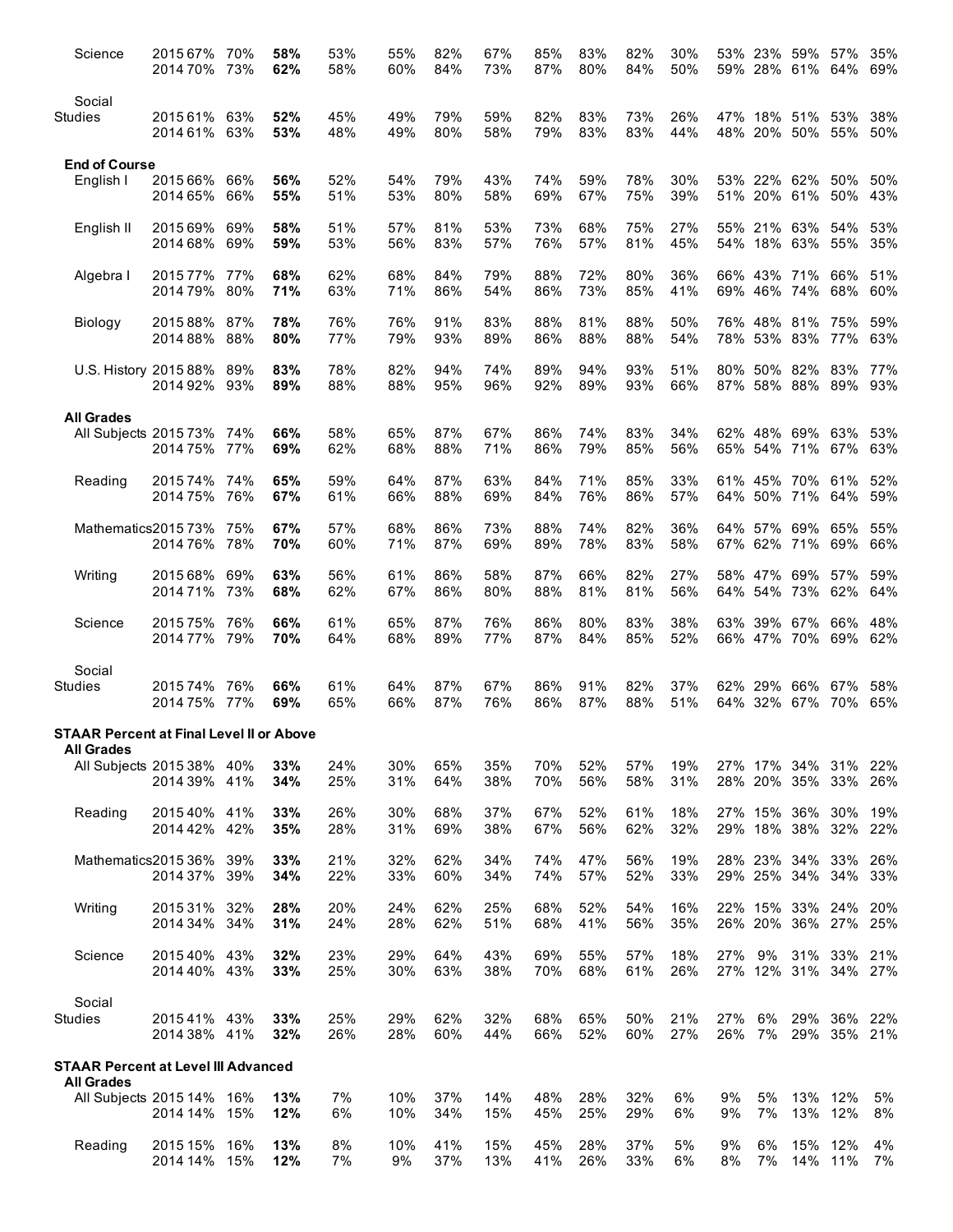| Mathematics2015 14%                     | 2014 15%             |              | 16%<br>17%                   | 14%<br>15%   | 6%<br>7%   |            | 12%<br>14%                                                     | 37%<br>35% | 14%<br>18%         | 55%<br>55% | 27%<br>24%  | 32%<br>28%                 |            | 7%<br>6%   | 10%<br>7%<br>12%     | 14%<br>11%<br>15%            | 14%<br>15%    | 8%<br>11%    |
|-----------------------------------------|----------------------|--------------|------------------------------|--------------|------------|------------|----------------------------------------------------------------|------------|--------------------|------------|-------------|----------------------------|------------|------------|----------------------|------------------------------|---------------|--------------|
| Writing                                 | 2015 8%<br>2014 6%   |              | 9%<br>7%                     | 8%<br>6%     | 4%<br>4%   |            | 5%<br>4%                                                       | 28%<br>21% | 11%<br>13%         | 39%<br>30% | 17%<br>15%  | 26%<br>15%                 |            | 5%<br>7%   | 4%<br>3%<br>4%<br>2% | 10%<br>8%                    | 6%<br>5%      | 1%<br>3%     |
| Science                                 | 2015 14%<br>2014 13% |              | 16%<br>15%                   | 11%<br>10%   | 6%<br>5%   |            | 9%<br>8%                                                       | 35%<br>31% | 12%<br>16%         | 46%<br>45% | 35%<br>29%  | 28%<br>29%                 |            | 6%<br>5%   | 7%<br>2%<br>7%<br>2% | 11%<br>10%                   | 12%<br>11%    | 3%<br>7%     |
| Social<br>Studies                       | 2014 15%             | 2015 18% 20% | 16%                          | 14%<br>12%   | 8%<br>6%   |            | 10%<br>9%                                                      | 36%<br>34% | 12%<br>14%         | 49%<br>43% | 30%<br>29%  | 26%<br>27%                 |            | 7%<br>5%   | 9%<br>1%<br>8%<br>2% | 12%<br>10%                   | 16%<br>14%    | 6%<br>4%     |
| <b>STAAR Participation (All Grades)</b> |                      |              |                              |              | 99%        |            |                                                                |            |                    |            |             |                            | 98%        |            | 98%                  |                              |               | 98%          |
| All Tests                               |                      |              | 2015 99% 99%<br>2014 99% 99% |              | 98%        | 99%<br>98% | 99%<br>99%                                                     | 98%<br>98% | 98%<br>98%         | 99%<br>99% | 99%<br>95%  | 99%<br>99%                 | 98%        | 99%<br>99% | 99%                  | 99%<br>99%                   | 99%<br>98%    | 98%          |
| Reading                                 |                      |              | 2015 99%<br>2014 99%         | 99%<br>99%   | 98%<br>98% | 99%<br>98% | 98%<br>99%                                                     |            | 98% 98%<br>98% 97% | 98%<br>99% | 98%<br>97%  | 99%<br>98%                 | 98%<br>98% | 98%<br>99% | 96%<br>99%           | 98%<br>99%                   | 98%<br>98%    | 96%<br>99%   |
| <b>Mathematics</b>                      |                      |              | 2015 99%<br>2014 99%         | 99%<br>99%   | 99%<br>99% | 99%<br>98% | 99%<br>99%                                                     | 99%        | 98%<br>99% 99%     | 100% 97%   | 100% 100%   | 99%<br>99%                 | 99%<br>98% | 99%<br>99% | 99%<br>99%           | 99%<br>99%                   | 99%<br>99%    | 100%<br>99%  |
| Writing                                 |                      |              |                              | 2015 99% 99% |            |            | 100% 100% 100% 99% 98%<br>2014 99% 100% 100% 100% 100% 99% 98% |            |                    |            | 100% 96%    | 100% 100% 100% 99%<br>100% |            | 100%       | 99%                  | 100% 100% 100% 100% 100% 97% | 100% 100% 99% |              |
| Science                                 |                      |              | 2015 99%<br>2014 99%         | 99%<br>99%   | 99%<br>97% | 98%<br>96% | 99%<br>97%                                                     | 99%<br>98% | 98%<br>97%         | 99%        | 86%         | 100% 100% 100%<br>98%      | 98%<br>96% | 99%<br>97% | 99%<br>97%           | 99%<br>97%                   | 99%<br>97%    | 100%<br>97%  |
| <b>Social Studies</b>                   |                      |              | 2015 99%<br>2014 99%         | 99%<br>99%   | 99%<br>99% | 98%<br>98% | 99%<br>99%                                                     | 98%        | 95%<br>98% 100%    | 99%<br>99% | 100%<br>97% | 98%<br>99%                 | 98%<br>99% | 99%<br>99% | 99%<br>99%           | 99%<br>99%                   | 98%<br>99%    | 100%<br>100% |

## STAAR Participation Results by Assessment Type for Students Served in Special Education Settings (All Grades)

| <b>Reading Tests</b>                        |      |     |     |            |     |           |       |      |     |   |       |            |     |     |     |            |            |
|---------------------------------------------|------|-----|-----|------------|-----|-----------|-------|------|-----|---|-------|------------|-----|-----|-----|------------|------------|
| % of Participants                           | 2015 | 98% | 98% | 98%        | 98% | 98%       | 99%   | 100% | 98% | * | 99%   | 98%        | 98% | 97% | 98% | 98%        | 97%        |
| % STAAR/EOC With No                         |      |     |     |            |     |           |       |      |     |   |       |            |     |     |     |            |            |
| Accommodations                              | 2015 | 17% | 18% | 25%        | 28% | 23%       | 31%   | 32%  | 27% | * | 27%   | 25%        | 24% | 18% | 25% | 25%        | <b>20%</b> |
| % STAAR/EOC With                            |      |     |     |            |     |           |       |      |     |   |       |            |     |     |     |            |            |
| Accommodations                              | 2015 | 71% | 67% | 58%        | 54% | 61%       | 53%   | 63%  | 46% | * | 56%   | 58%        | 59% | 69% | 58% | 58%        | 60%        |
| % STAAR Alternate2                          | 2015 | 10% | 12% | 15%        | 15% | 15%       | 15%   | 5%   | 25% | * | 16%   | 15%        | 15% | 10% | 15% | 15%        | 17%        |
| % of Non-Participants                       | 2015 | 2%  | 2%  | 2%         | 2%  | 2%        | $1\%$ | 0%   | 2%  | * | $1\%$ | 2%         | 2%  | 3%  | 2%  | 2%         | 3%         |
| <b>Mathematics Tests</b>                    |      |     |     |            |     |           |       |      |     |   |       |            |     |     |     |            |            |
| % of Participants                           | 2015 | 99% | 99% | 99%        | 98% | 99%       | 98%   | 100% | 99% | * | 99%   | 99%        | 99% | 99% | 99% | 99%        | 100%       |
| % STAAR/EOC With No                         |      |     |     |            |     |           |       |      |     |   |       |            |     |     |     |            |            |
| Accommodations                              | 2015 | 13% | 14% | <b>20%</b> | 23% | 17%       | 27%   | 25%  | 21% | * | 23%   | <b>20%</b> | 18% | 13% | 19% | <b>20%</b> | 21%        |
| % STAAR/EOC With                            |      |     |     |            |     |           |       |      |     |   |       |            |     |     |     |            |            |
| Accommodations                              |      |     |     |            |     |           |       |      |     | * |       |            |     |     |     |            |            |
|                                             | 2015 | 74% | 71% | 62%        | 59% | 66%       | 55%   | 69%  | 51% |   | 60%   | 62%        | 64% | 75% | 63% | 62%        | 58%        |
| % STAAR Alternate2<br>% of Non-Participants | 2015 | 11% | 13% | 17%        | 17% | 16%<br>1% | 16%   | 6%   | 28% | * | 16%   | 17%        | 17% | 11% | 17% | 17%        | 21%        |

'?' Indicates that the data for this item were statistically improbable, or were reported outside a reasonable range.

'\*' Indicates results are masked due to small numbers to protect student confidentiality.

'' Indicates zero observations reported for this group.

'n/a' Indicates data reporting is not applicable for this group.

## Part II: Student Achievement and State Academic Annual Measureable Objectives (AMOs)

This section provides the STAAR performance results for each subject area tested in the 2014-15 school year. These results only include tested students who were in the accountability subset. This section also includes four-year and five-year graduation rates and participation rates on STAAR for reading and mathematics.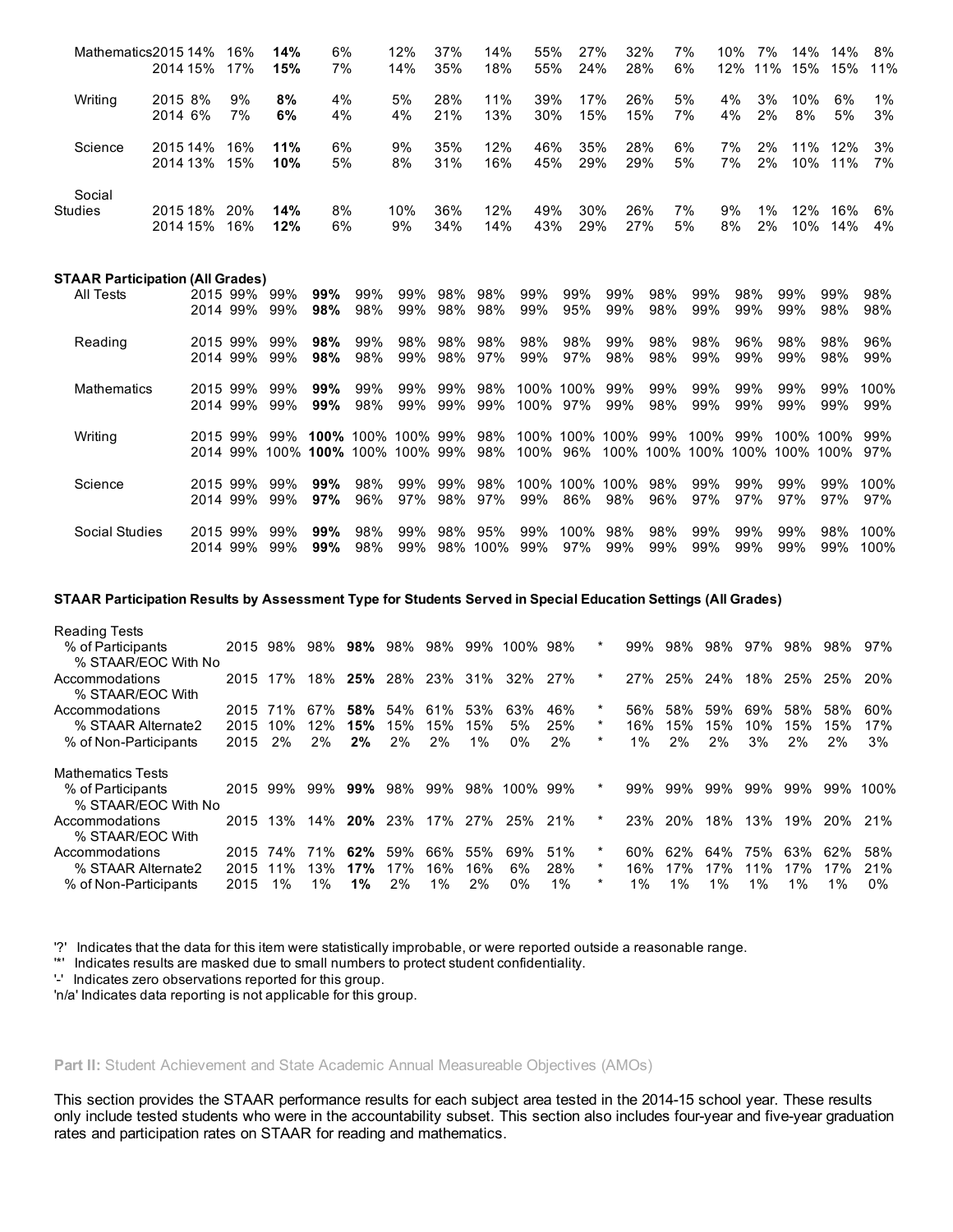|                                                             |     |                                              |     |              |                    |       |                                                | Two<br>or   |      |     | <b>ELL</b>                                        |              |
|-------------------------------------------------------------|-----|----------------------------------------------|-----|--------------|--------------------|-------|------------------------------------------------|-------------|------|-----|---------------------------------------------------|--------------|
|                                                             | All | African<br><b>Students American Hispanic</b> |     | White        | American<br>Indian | Asian | <b>Pacific</b><br><b>Islander Races Disady</b> | <b>More</b> | Econ | Ed  | <b>Special (Current &amp;</b><br>Monitored) ELL + |              |
| <b>Performance Status ±</b>                                 |     |                                              |     |              |                    |       |                                                |             |      |     |                                                   |              |
| Target                                                      | 83% | 83%                                          | 83% | 83%          |                    |       |                                                |             | 83%  | 83% | 83%                                               |              |
| Reading                                                     | N   | N                                            | N   | Y            | n/a                | n/a   | n/a                                            | n/a         | N    | N   | N                                                 | n/a          |
| <b>Mathematics</b>                                          | N   | N                                            | N   | Υ            | n/a                | n/a   | n/a                                            | n/a         | N    | N   | Ν                                                 | n/a          |
| <b>Participation Status ‡</b>                               |     |                                              |     |              |                    |       |                                                |             |      |     |                                                   |              |
| Target                                                      | 95% | 95%                                          | 95% | 95%          |                    |       |                                                |             | 95%  | 95% |                                                   | 95%          |
| Reading                                                     | v   | Υ                                            | Υ   | Y            | n/a                | n/a   | n/a                                            | n/a         | Υ    | Y   | n/a                                               | Υ            |
| <b>Mathematics</b>                                          | Y   | Y                                            | Υ   | Υ            | n/a                | n/a   | n/a                                            | n/a         | Υ    | Υ   | n/a                                               | $\checkmark$ |
| <b>Federal Graduation Status (Target: See Reason Codes)</b> |     |                                              |     |              |                    |       |                                                |             |      |     |                                                   |              |
| <b>Graduation Target</b><br>Met                             | N   | N                                            | N   | $\checkmark$ | n/a                | n/a   | n/a                                            | n/a         | N    | N   | n/a                                               | N            |
| Reason Code ***                                             |     |                                              |     | b            | n/a                | n/a   | n/a                                            | n/a         |      |     | n/a                                               |              |

#### District: Met Federal Limits on Alternative Assessments

Reading # Alternate 1% Y Number Proficient 1,498 Total Federal Cap Limit 1,331 Mathematics # Alternate 1% Y<br>Number Proficient 1,406 Number Proficient Total Federal Cap Limit 1,066

'‡' Results for grade 3-8 mathematics, STAAR A and STAAR Alternate 2 are included in 2015 Federal System Safeguards.

'+' Participation uses ELL (Current) rate, Graduation uses ELL (Ever HS) rate

'\*\*\*' Federal Graduation Rate Reason Codes:

a = Graduation Rate Goal of 90%

 $b$  = Four-year Graduation Rate Target of 83%

c = Safe Harbor Target of a 10% decrease in difference from the prior year rate and the goal

 $d$  = Five-year Graduation Rate Target of 88%

# The school district was granted an exception to the 1% cap on STAAR Alternate student passing results.

Blank cells above represent student group indicators that do not meet the minimum size criteria.

'n/a' Indicates data are not applicable to this report.

|                                        |         |                                         |        |       |          |           |                             | Two       |        |        |                               |        |
|----------------------------------------|---------|-----------------------------------------|--------|-------|----------|-----------|-----------------------------|-----------|--------|--------|-------------------------------|--------|
|                                        |         |                                         |        |       |          |           |                             | or        |        |        | <b>ELL</b>                    |        |
|                                        | All     | African                                 |        |       | American |           | <b>Pacific</b>              | More      | Econ   |        | <b>Special (Current &amp;</b> | ELL    |
| <b>Performance Rates ‡</b>             |         | <b>Students American Hispanic White</b> |        |       | Indian   |           | Asian Islander Races Disadv |           |        | Ed     | <b>Monitored) (Current)</b>   |        |
| Reading                                |         |                                         |        |       |          |           |                             |           |        |        |                               |        |
| # at Phase-in<br>Satisfactory Standard | 82,798  | 18,995                                  | 50,547 | 8,542 |          | 170 3,584 | 85                          | 868       | 60,120 | 3,831  | 24,182                        | n/a    |
| <b>Total Tests</b>                     | 123,216 | 31,571                                  | 76,694 | 9,548 | 261      | 4,021     |                             | 109 1,001 | 95,025 | 11,422 | 41,400                        | 30,203 |
| % at Phase-in                          | 67%     | 60%                                     | 66%    | 89%   | 65%      | 89%       | 78%                         | 87%       | 63%    | 34%    | 58%                           | n/a    |
| Satisfactory Standard                  |         |                                         |        |       |          |           |                             |           |        |        |                               |        |
| <b>Mathematics</b>                     |         |                                         |        |       |          |           |                             |           |        |        |                               |        |
| # at Phase-in                          | 68,524  | 14,623                                  | 43,346 | 6.749 |          | 150 2,869 | 67                          | 717       | 50,912 | 3,491  | 24.616                        | n/a    |
| Satisfactory Standard                  |         |                                         |        |       |          |           |                             |           |        |        |                               |        |
| <b>Total Tests</b>                     | 99,002  | 25,369                                  | 61,759 | 7.626 | 200      | 3,099     | 85                          | 856       | 77.084 | 9,558  | 36,366                        | 26,288 |
| % at Phase-in                          | 69%     | 58%                                     | 70%    | 88%   | 75%      | 93%       | 79%                         | 84%       | 66%    | 37%    | 68%                           | n/a    |
| Satisfactory Standard                  |         |                                         |        |       |          |           |                             |           |        |        |                               |        |
| Writing                                |         |                                         |        |       |          |           |                             |           |        |        |                               |        |
| # at Phase-in                          | 18,446  | 4,099                                   | 11,210 | 1.983 | 34       | 866       | 18                          | 235       | 13,317 | 740    | 6,635                         | n/a    |
| Satisfactory Standard                  |         |                                         |        |       |          |           |                             |           |        |        |                               |        |
| <b>Total Tests</b>                     | 28,700  | 7,191                                   | 17,958 | 2,248 | 56       | 943       | 25                          | 278       | 22,298 | 2.721  | 11,393                        | 8,360  |
| % at Phase-in                          | 64%     | 57%                                     | 62%    | 88%   | 61%      | 92%       | 72%                         | 85%       | 60%    | 27%    | 58%                           | n/a    |
| Satisfactory Standard                  |         |                                         |        |       |          |           |                             |           |        |        |                               |        |
| <b>Science</b>                         |         |                                         |        |       |          |           |                             |           |        |        |                               |        |
| # at Phase-in                          | 29,271  | 6,658                                   | 17,761 | 3,136 |          | 64 1,321  | 31                          | 297       | 21,037 | 1,574  | 7,275                         | n/a    |
| Satisfactory Standard                  |         |                                         |        |       |          |           |                             |           |        |        |                               |        |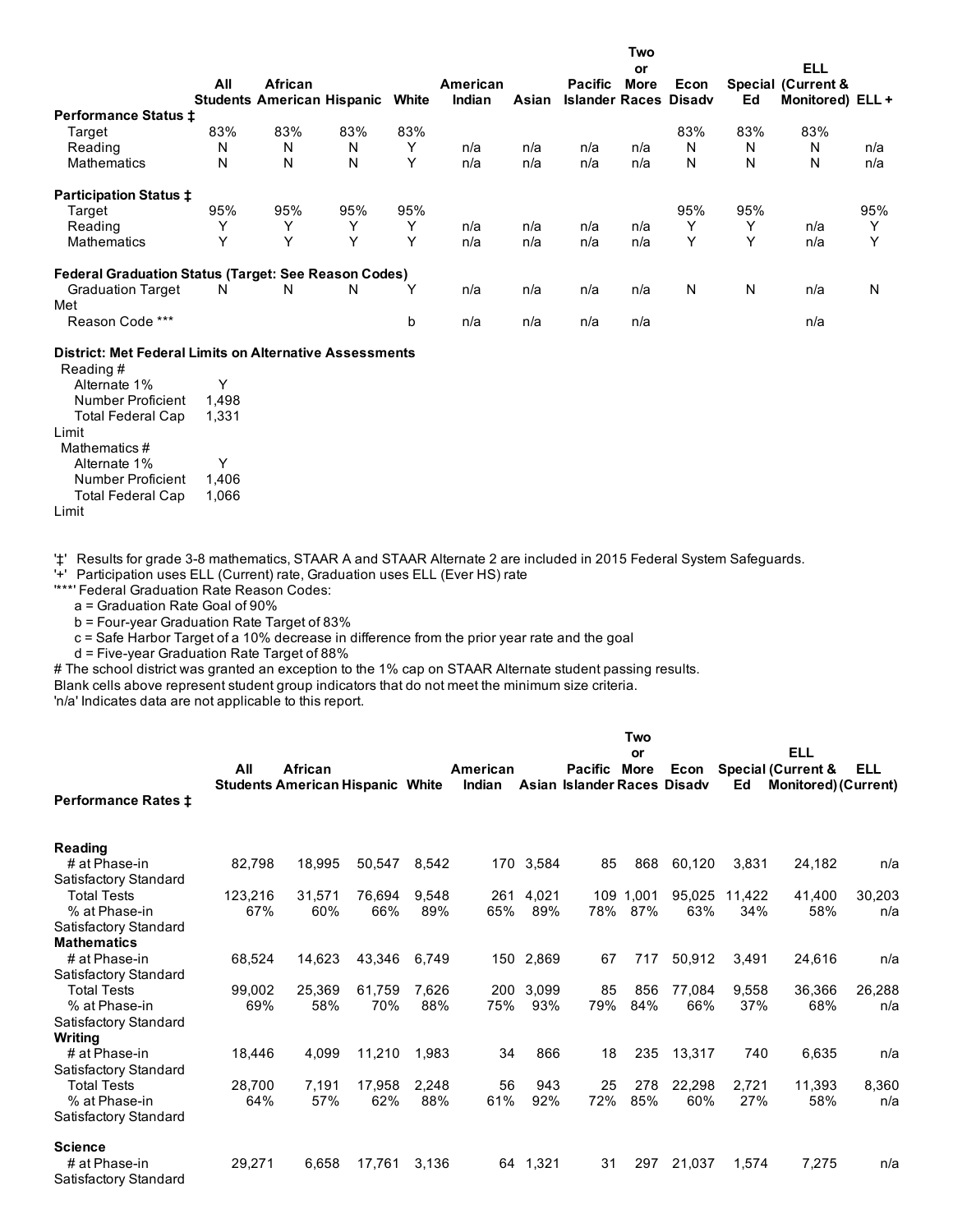| <b>Total Tests</b><br>% at Phase-in<br>Satisfactory Standard | 42,386<br>69% | 10,756<br>62% | 26.201<br>68% | 3,518<br>89%  | 82<br>78% | 1,438<br>92% | 38<br>82% | 347<br>86% | 32,281<br>65%     | 4,105<br>38% | 12,736<br>57% | 8,330<br>n/a |
|--------------------------------------------------------------|---------------|---------------|---------------|---------------|-----------|--------------|-----------|------------|-------------------|--------------|---------------|--------------|
| <b>Social Studies</b><br># at Phase-in                       | 16,597        | 3,837         | 9,728         | 1,996         | 37        | 813          | 20        | 162        | 11,266            | 847          | 2,036         |              |
| Satisfactory Standard                                        |               |               |               |               |           |              |           |            |                   |              |               | n/a          |
| <b>Total Tests</b>                                           | 24,168        | 6,194         | 14,532        | 2.268         | 53        | 901          | 22        | 194        | 17.526            | 2.235        | 4,546         | 3,036        |
| % at Phase-in                                                | 69%           | 62%           | 67%           | 88%           | 70%       | 90%          | 91%       | 84%        | 64%               | 38%          | 45%           | n/a          |
| Satisfactory Standard                                        |               |               |               |               |           |              |           |            |                   |              |               |              |
| <b>Participation Rates ‡</b>                                 |               |               |               |               |           |              |           |            |                   |              |               |              |
| Reading: 2014-2015 Assessments                               |               |               |               |               |           |              |           |            |                   |              |               |              |
| Number Participating                                         | 131.851       | 33.592        |               | 82.059 10.192 |           | 273 4,475    |           |            | 124 1.060 100.889 | 11.916       | n/a           | 35,260       |
| <b>Total Students</b>                                        | 133.055       | 33.988        |               | 82.702 10.325 |           | 278 4.489    | 126       |            | 1.067 101.740     | 12.073       | n/a           | 35,518       |
| <b>Participation Rate</b>                                    | 99%           | 99%           | 99%           | 99%           | 98%       | 100%         | 98%       | 99%        | 99%               | 99%          | n/a           | 99%          |
| Mathematics: 2014-2015 Assessments                           |               |               |               |               |           |              |           |            |                   |              |               |              |
| Number Participating                                         | 105,754       | 27.048        | 65.898        | 8.068         |           | 211 3,472    | 96        | 909        | 81.654            | 9.935        | n/a           | 30,087       |
| <b>Total Students</b>                                        | 106,523       | 27,290        | 66,319        | 8.157         |           | 216 3.477    | 96        | 915        | 82.186            | 10.060       | n/a           | 30,242       |
| <b>Participation Rate</b>                                    | 99%           | 99%           | 99%           | 99%           | 98%       | 100%         | 100%      | 99%        | 99%               | 99%          | n/a           | 99%          |

'‡' Results for grade 38 mathematics, STAAR A and STAAR Alternate 2 are included in 2015 Federal System Safeguards.

Indicates results are masked due to small numbers to protect student confidentiality.

'\*\*' When only one racial/ethnic group is masked, then the second smallest racial/ethnic group is masked (regardless of size).

'' Indicates there are no students in the group.

'n/a' Indicates data are not applicable to this report.

|                                                                     |        |                                   |       |       |          |       |                             | Two         |       |         |             |            |
|---------------------------------------------------------------------|--------|-----------------------------------|-------|-------|----------|-------|-----------------------------|-------------|-------|---------|-------------|------------|
|                                                                     |        |                                   |       |       |          |       |                             | or          |       |         | <b>ELL</b>  |            |
|                                                                     | All    | African                           |       |       | American |       | Pacific                     | More        | Econ  | Special | (Ever       | <b>ELL</b> |
|                                                                     |        | <b>Students American Hispanic</b> |       | White | Indian   |       | Asian Islander Races Disady |             |       | Ed      | HS)         | (Current)  |
| <b>Federal Graduation Rates</b>                                     |        |                                   |       |       |          |       |                             |             |       |         |             |            |
| 4-year Longitudinal Cohort Graduation Rate (Gr 9-12): Class of 2014 |        |                                   |       |       |          |       |                             |             |       |         |             |            |
| Number Graduated                                                    | 9.099  | 2.407                             | 5.247 | 936   | 26       | 399   | 18                          | 66          | 6.464 | 750     | 919         | n/a        |
| <b>Total in Class</b>                                               | 11.576 | 3.215                             | 6.710 | 1.088 | 33       | 432   | 22                          | 76          | 8.245 | 1.140   | 1.652       | 797        |
| <b>Graduation Rate</b>                                              | 78.6%  | 74.9%                             | 78.2% | 86.0% | 78.8%    | 92.4% |                             | 81.8% 86.8% | 78.4% |         | 65.8% 55.6% | n/a        |
| 4-year Longitudinal Cohort Graduation Rate (Gr 9-12): Class of 2013 |        |                                   |       |       |          |       |                             |             |       |         |             |            |
| Number Graduated                                                    | 9.053  | 2.563                             | 5.131 | 867   | 32       | 363   | 25                          | 72          | 6.496 | 755     | 784         | n/a        |
| <b>Total in Class</b>                                               | 11.524 | 3.368                             | 6.632 | 956   | 43       | 418   | 27                          | 80          | 8.247 | 1.123   | 1.491       | 820        |
| <b>Graduation Rate</b>                                              | 78.6%  | 76.1%                             | 77.4% | 90.7% | 74.4%    | 86.8% |                             | 92.6% 90.0% | 78.8% |         | 67.2% 52.6% | n/a        |
| 5-year Extended Graduation Rate (Gr 9-12): Class of 2013            |        |                                   |       |       |          |       |                             |             |       |         |             |            |
| Number Graduated                                                    | 9.386  | 2.657                             | 5.352 | 880   | 33       | 366   | 25                          | 73          | 6.732 | 826     | 860         | n/a        |
| Total in Class                                                      | 11.441 | 3.342                             | 6.583 | 952   | 42       | 416   | 26                          | 80          | 8.159 | 1.125   | 1.447       | 783        |
| <b>Graduation Rate</b>                                              | 82.0%  | 79.5%                             | 81.3% | 92.4% | 78.6%    | 88.0% |                             | 96.2% 91.3% | 82.5% |         | 73.4% 59.4% | n/a        |

#### District: Met Federal Limits on Alternative Assessments

| Reading#                 |       |
|--------------------------|-------|
| <b>Number Proficient</b> | 1.498 |
| <b>Total Federal Cap</b> | 1.331 |
| Limit                    |       |
| <b>Mathematics #</b>     |       |
| Number Proficient        | 1,406 |
| <b>Total Federal Cap</b> | 1.066 |
| Limit                    |       |

'\*' Indicates results are masked due to small numbers to protect student confidentiality.

'\*\*' When only one racial/ethnic group is masked, then the second smallest racial/ethnic group is masked (regardless of size).

'#' The school district was granted an exception to the 1% cap on STAAR Alternate student passing results.

'' Indicates there are no students in the group.

'n/a' Indicates data are not applicable to this report.

## Source: 2015 Accountability Federal System Safeguards Report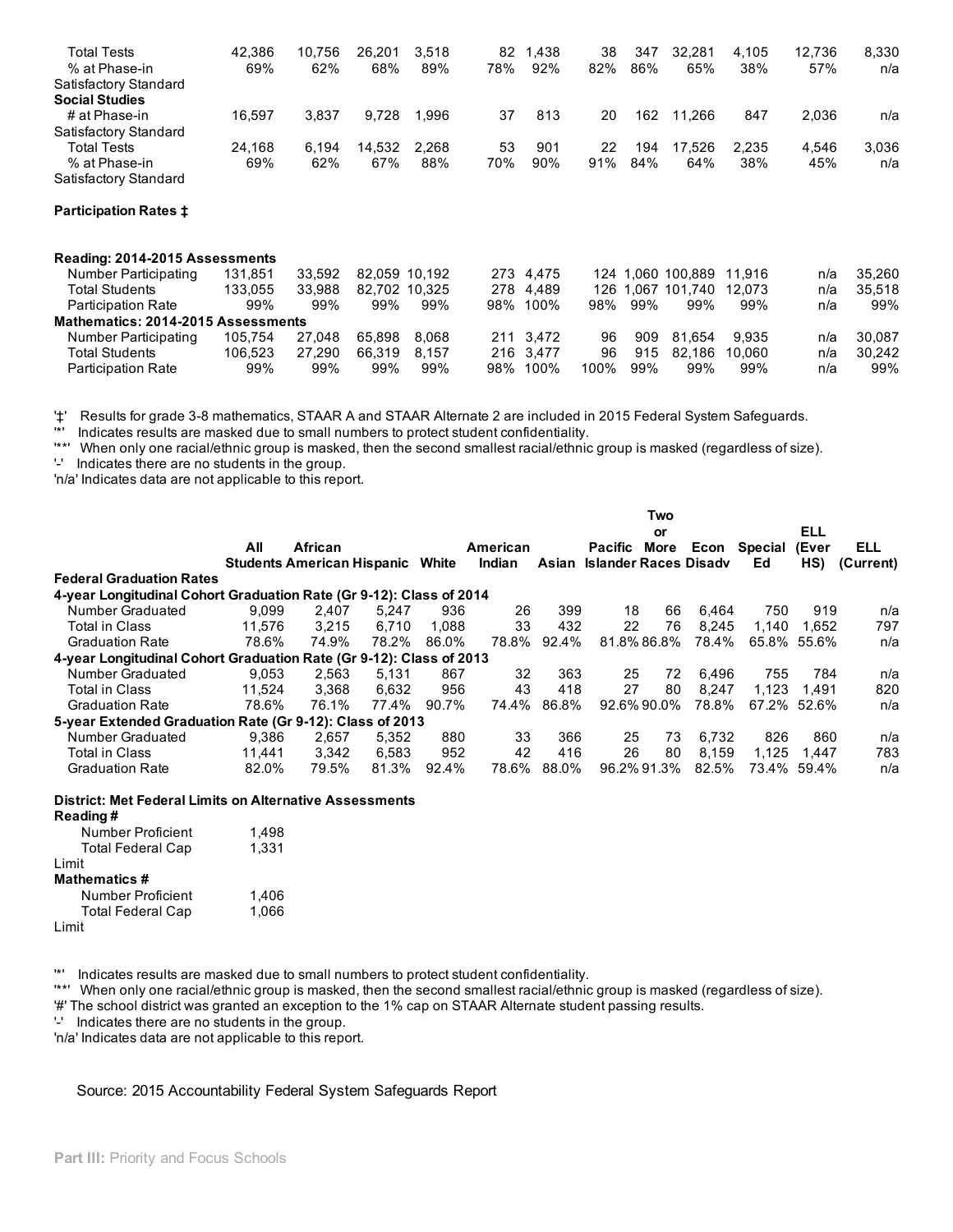Priority schools are the lowest 5% of Title I served campuses based on performance in reading, mathematics and graduation rates. Priority schools include Tier I or Tier II TTIPS schools, campuses with graduation rates less than 60%, and lowest achieving campuses based on All Students reading/math performance. Focus schools are 10% of Title I served campuses, not already identified as priority schools, that have the widest gaps between student group performance and safeguard targets. Campuses are ranked based on the largest gaps between student group reading/math performance and the annual measurable objectives (AMO) target of 75%.

Results available at campus level only.

A high-performance reward school is identified as a Title I school with distinctions based on reading and math performance. In addition, at the high school level, a reward school is a Title I school with the highest graduation rates. A high progress school is identified as a Title I school in the top 25% in annual improvement; and/or a school in the top 25% of those demonstrating ability to close performance gaps based on system safeguards.

Results available at campus level only.

Source: TEA Division of School Improvement and Support

## Part IV: Teacher Quality Data

## Part IV A: Percent of Teachers by Highest Degree Held

Professional qualifications of all public elementary and secondary school teachers in the State of Texas. The distribution of degrees attained by teachers are shown as the percent of total Full-Time Equivalent (FTE) count of teachers with no degree, bachelor's, master's, and doctorate degrees.

|                  | <b>Number</b> | Percent | Number    | Percent |  |  |  |
|------------------|---------------|---------|-----------|---------|--|--|--|
| No Degree        | 133.5         | $1.2\%$ | 2.980.2   | $0.9\%$ |  |  |  |
| <b>Bachelors</b> | 7.897.2       | 69.1%   | 257.146.2 | 75.1%   |  |  |  |
| <b>Masters</b>   | 3.206.6       | 28.1%   | 79.997.8  | 23.4%   |  |  |  |
| <b>Doctorate</b> | 184.3         | 1.6%    | 2.067.7   | 0.6%    |  |  |  |

## Part IV B and C: Teachers with Emergency/Provisional Credentials, Highly Qualified (HQ) Teachers Low Poverty/ High Poverty Summary Reports

The percentage of all public elementary and secondary school teachers teaching with emergency or provisional credentials, and the percentage of classes in the state not taught by highly qualified teachers disaggregated by high-poverty compared to lowpoverty schools. For this purpose, high-poverty means schools in the top quartile of poverty and low-poverty means the bottom quartile of poverty in the state.

#### All Campuses

Core Academic Subject Areas

|                                                              |         | General<br><b>Education</b> | <b>Special</b><br><b>Education</b> | Total  |
|--------------------------------------------------------------|---------|-----------------------------|------------------------------------|--------|
| <b>Total Number of Teachers</b>                              |         | 9.599                       | 1.096                              | 10.695 |
| <b>Total Number of Classes</b>                               |         | 29.613                      | 2.302                              | 31.915 |
| <b>Number of Classes Taught by Highly Qualified Teachers</b> | Number  | 29.078                      | 2.212                              | 31.290 |
|                                                              | Percent | 98.19%                      | 96.09%                             | 98.04% |
| Number of Classes Taught by Not Highly Qualified Teachers    | Number  | 535                         | 90                                 | 625    |
|                                                              | Percent | 1.81%                       | 3.91%                              | 1.96%  |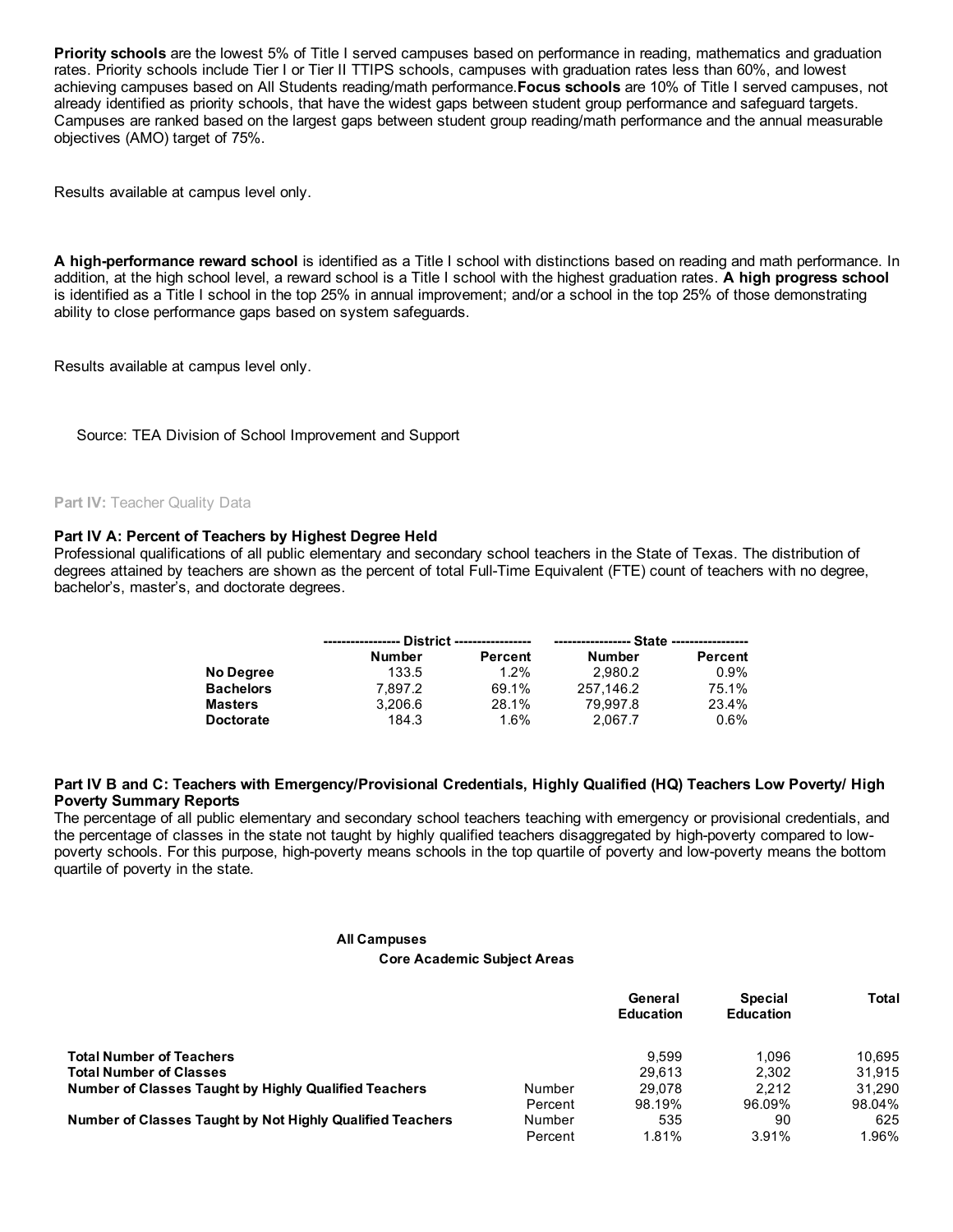## Number of Core Academic Teachers Who Are Teaching on the Following Permits

|                                            |                  | - Number of Teachers -------- |
|--------------------------------------------|------------------|-------------------------------|
|                                            | Elem<br>$(PK-6)$ | secondary<br>$(7-12)$         |
| <b>Emergency (for certified personnel)</b> | 81               | 36                            |
| Emergency (for uncertified personnel)      | 0                |                               |
| Non-renewable                              | 0                |                               |
| <b>Temporary Classroom Assignment</b>      | 0                |                               |
| <b>District Teaching</b>                   | 0                |                               |
| Temporary                                  | 0                |                               |

## Number of Core Academic Teachers with a Probationary Certificate Enrolled in an Alternative Certification

|                             | ------------ Number of Teachers ------------         |    |  |
|-----------------------------|------------------------------------------------------|----|--|
|                             | <b>Special Education</b><br><b>General Education</b> |    |  |
| <b>Highly Qualified</b>     | 714                                                  | 38 |  |
| <b>Not Highly Qualified</b> | 45                                                   |    |  |

# High Poverty Campuses Core Academic Subject Areas

|                                                              |         | General<br><b>Education</b> | <b>Special</b><br><b>Education</b> | Total    |
|--------------------------------------------------------------|---------|-----------------------------|------------------------------------|----------|
| <b>Total Number of Teachers</b>                              |         | 6.400                       | 806                                | 7.206    |
| <b>Total Number of Classes</b>                               |         | 19.298                      | 1.492                              | 20.790   |
| <b>Number of Classes Taught by Highly Qualified Teachers</b> | Number  | 18.921                      | 1.450                              | 20.371   |
|                                                              | Percent | 98.05%                      | 97.18%                             | 97.98%   |
| Number of Classes Taught by Not Highly Qualified Teachers    | Number  | 377                         | 42                                 | 419      |
|                                                              | Percent | 1.95%                       | 2.82%                              | $2.02\%$ |

## Number of Core Academic Teachers Who Are Teaching on the Following Permits

|                                              | Number of Teachers -------- |                       |  |
|----------------------------------------------|-----------------------------|-----------------------|--|
|                                              | Elem<br>$(PK-6)$            | secondary<br>$(7-12)$ |  |
| Emergency (for certified personnel)          | 56                          | 28                    |  |
| <b>Emergency (for uncertified personnel)</b> | O                           |                       |  |
| Non-renewable                                | 0                           |                       |  |
| <b>Temporary Classroom Assignment</b>        | 0                           |                       |  |
| <b>District Teaching</b>                     | 0                           |                       |  |
| Temporary                                    | 0                           |                       |  |

## Number of Core Academic Teachers with a Probationary Certificate Enrolled in an Alternative Certification

|                             | ------------ Number of Teachers ------------ |                          |
|-----------------------------|----------------------------------------------|--------------------------|
|                             | <b>General Education</b>                     | <b>Special Education</b> |
| <b>Highly Qualified</b>     | 565                                          | 30                       |
| <b>Not Highly Qualified</b> | 34                                           |                          |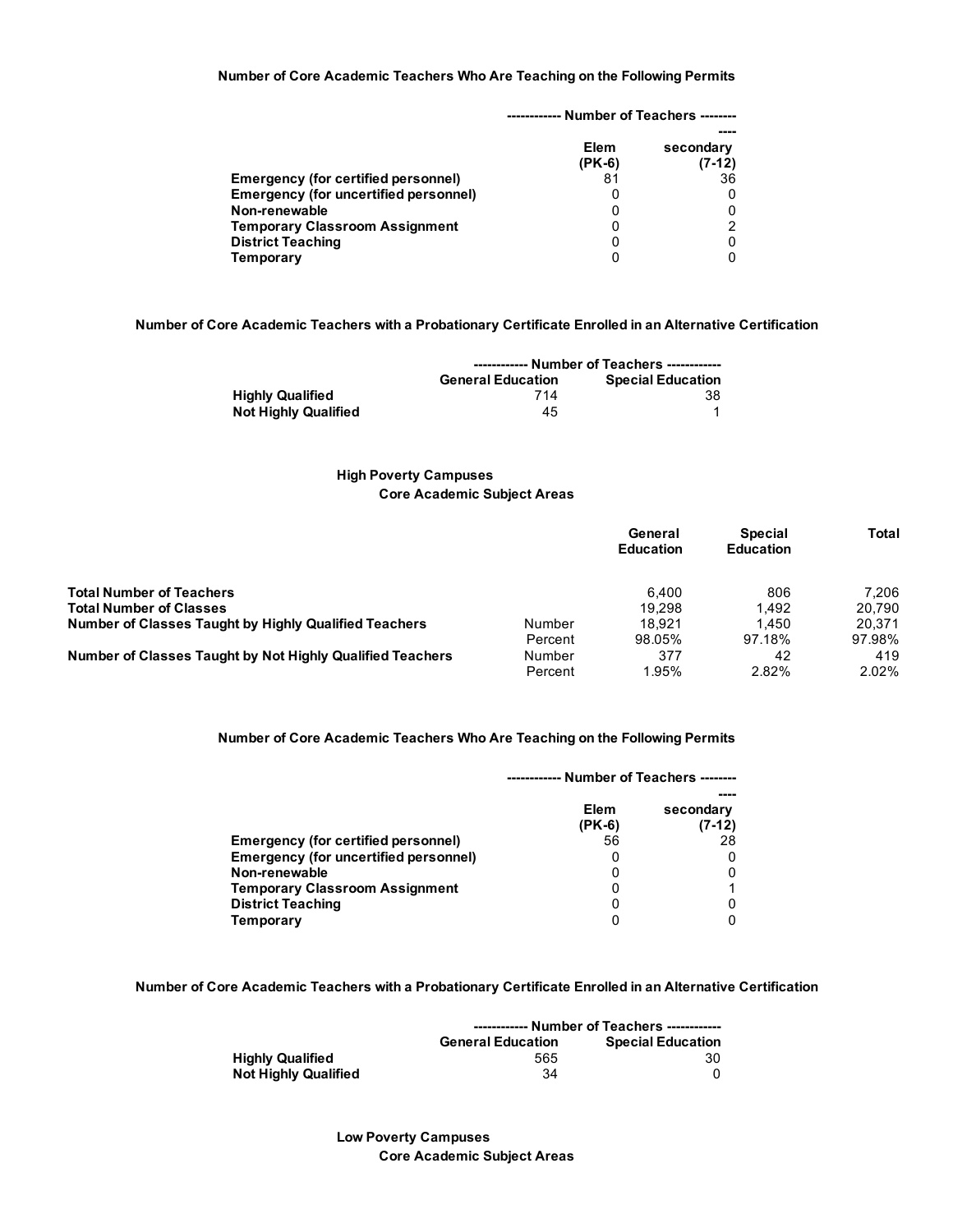|                                                              |         | General<br><b>Education</b> | <b>Special</b><br><b>Education</b> | Total    |
|--------------------------------------------------------------|---------|-----------------------------|------------------------------------|----------|
| <b>Total Number of Teachers</b>                              |         | 722                         | 56                                 | 778      |
| <b>Total Number of Classes</b>                               |         | 1.524                       | 94                                 | 1.618    |
| <b>Number of Classes Taught by Highly Qualified Teachers</b> | Number  | 1.523                       | 94                                 | 1.617    |
|                                                              | Percent | 99.93%                      | 100.00%                            | 99.94%   |
| Number of Classes Taught by Not Highly Qualified Teachers    | Number  |                             |                                    |          |
|                                                              | Percent | $0.07\%$                    | $0.00\%$                           | $0.06\%$ |

## Number of Core Academic Teachers Who Are Teaching on the Following Permits

|                                            | ------------ Number of Teachers -------- |                       |  |
|--------------------------------------------|------------------------------------------|-----------------------|--|
|                                            | <b>Elem</b><br>(PK-6)                    | secondary<br>$(7-12)$ |  |
| <b>Emergency (for certified personnel)</b> |                                          |                       |  |
| Emergency (for uncertified personnel)      |                                          |                       |  |
| Non-renewable                              |                                          |                       |  |
| <b>Temporary Classroom Assignment</b>      |                                          |                       |  |
| <b>District Teaching</b>                   | 0                                        |                       |  |
| Temporary                                  |                                          |                       |  |

# Number of Core Academic Teachers with a Probationary Certificate Enrolled in an Alternative Certification

|                             | ------------ Number of Teachers ------------ |                          |
|-----------------------------|----------------------------------------------|--------------------------|
|                             | <b>General Education</b>                     | <b>Special Education</b> |
| <b>Highly Qualified</b>     |                                              |                          |
| <b>Not Highly Qualified</b> |                                              |                          |

# Source: TEA Division of Federal and State Education Policy

# Part V: Graduates Enrolled in Texas Institution of Higher Education (IHE)

This section provides the percentage of students who enroll and begin instruction at an institution of higher education in the school year (fall or spring semester) following high school graduation. The rate reflects the percent of total graduates during the 201112 school year who attended a public or independent college or university in Texas in the 201213 academic year.

| <b>Year Enrolled in Higher Education</b> | <b>District</b> | <b>Region 04</b> | <b>State</b> |
|------------------------------------------|-----------------|------------------|--------------|
| 2012-13                                  | 52.4%           | 59.6%            | 56.9%        |
| 2011-12                                  | 53.2%           | 60.3%            | 57.3%        |

Source: Texas Higher Education Coordinating Board

Part VI: Statewide National Assessment of Educational Progress (NAEP) Results

The most recent NAEP results for Texas are provided showing statewide reading and mathematics performance results and participation rates, disaggregated by student group.

## State Level: 2015 Percentages at NAEP Achievement Levels

|   |             | %           | %           |
|---|-------------|-------------|-------------|
| % | At or Above | At or Above | At or Above |